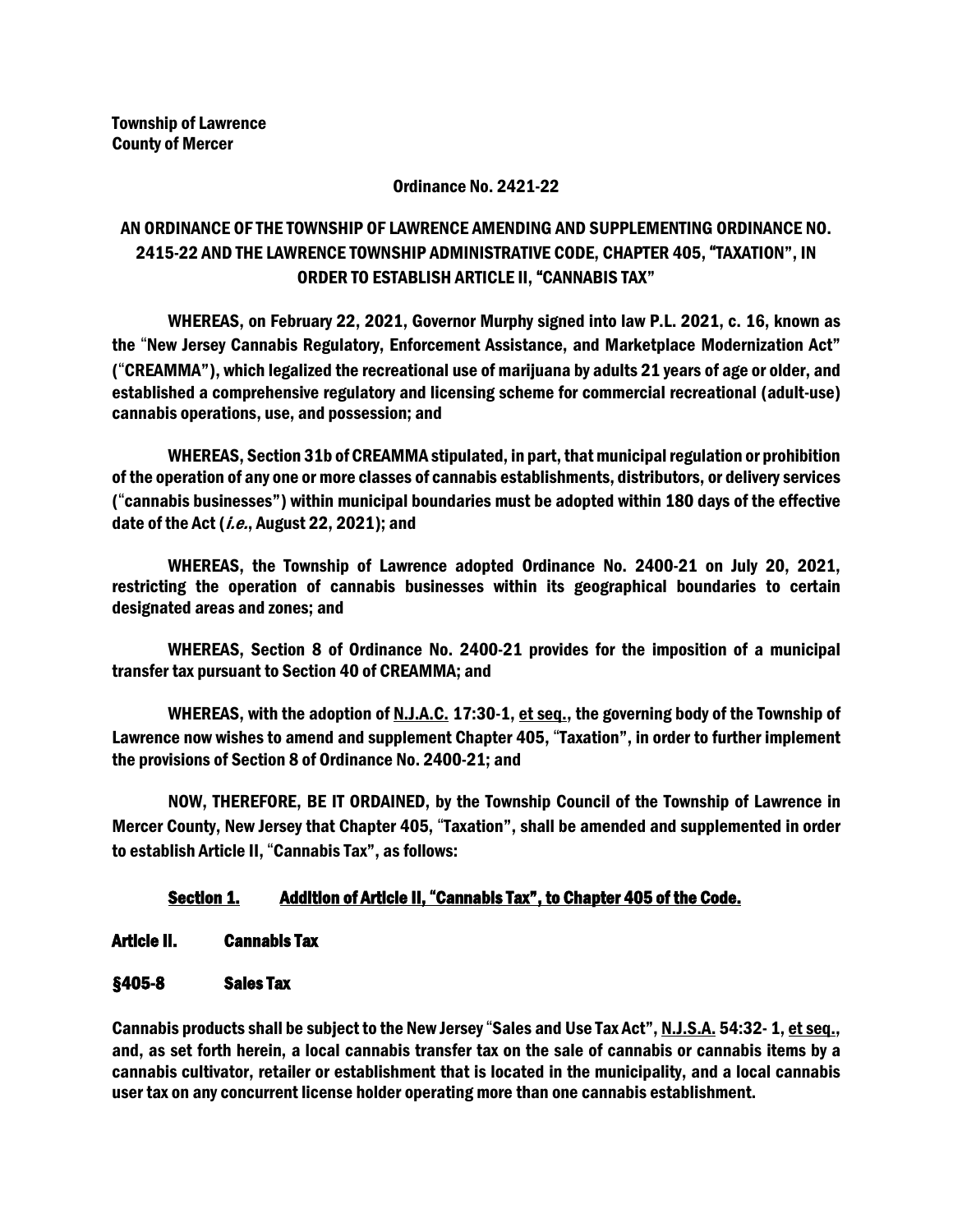### §405-9 Cannabis Transfer Tax

- A. Pursuant to P.L. 2021, c. 16, known as the "New Jersey Cannabis Regulatory, Enforcement Assistance, and Marketplace Modernization Act" ("CREAMMA"), there shall be a transfer tax imposed on the receipts from the sale of cannabis and cannabis items, as defined in N.J.S.A. 24:6I-33, from the following licensed person or entity located in the Township:
	- 1) From a cannabis cultivator to another cannabis cultivator; and/or
	- 2) From one cannabis establishment to another cannabis establishment; and/or
	- 3) From the retail sales of cannabis items by a cannabis retailer to retail consumers who are 21 years of age or older; and/or
	- 4) By any combination thereof.
- B. The transfer taxrate shall be assessed at 2% of receipts from each sale by a cannabis cultivator, cannabis retailer and cannabis manufacturer.
- C. The transfer tax rate shall be assessed at 1% of receipts each sale by a cannabis wholesaler.
- D. The transfer tax shall be in addition to any other tax or fee imposed by law.
- E. Any transaction for which the transfer tax or user taxis imposed, or could be imposed, under this Article, otherthan thosewhich generate receipts fromthe retail sales by cannabis retailers, shall be exempt from the tax imposed under N.J.S.A. 54:32B-1, et seq., "Sales and Use Tax Act".
- F. The transfer tax shall be stated, charged and shown separately on any sales slip, invoice, receipt or other statement or memorandum of the price paid or payable or equivalent value of the transfer for the cannabis or cannabis item.

### §405-10 Cannabis User Tax

- A. There shall be a user tax imposed on any concurrent license holder operating more than one cannabis establishment.
- B. The user tax rate shall be assessed at 2% on any concurrent license holder operating more than one cannabis establishment. The user tax shall be imposed on the value of each transfer or use of cannabis or cannabis items not otherwise subject to the transfer taximposed pursuant to this Article, from the license holder's establishment that is located in the municipality to any of the other license holder's establishments, whether located in the municipality or another municipality.
- C. The user tax shall be in addition to any other tax or fee imposed by law.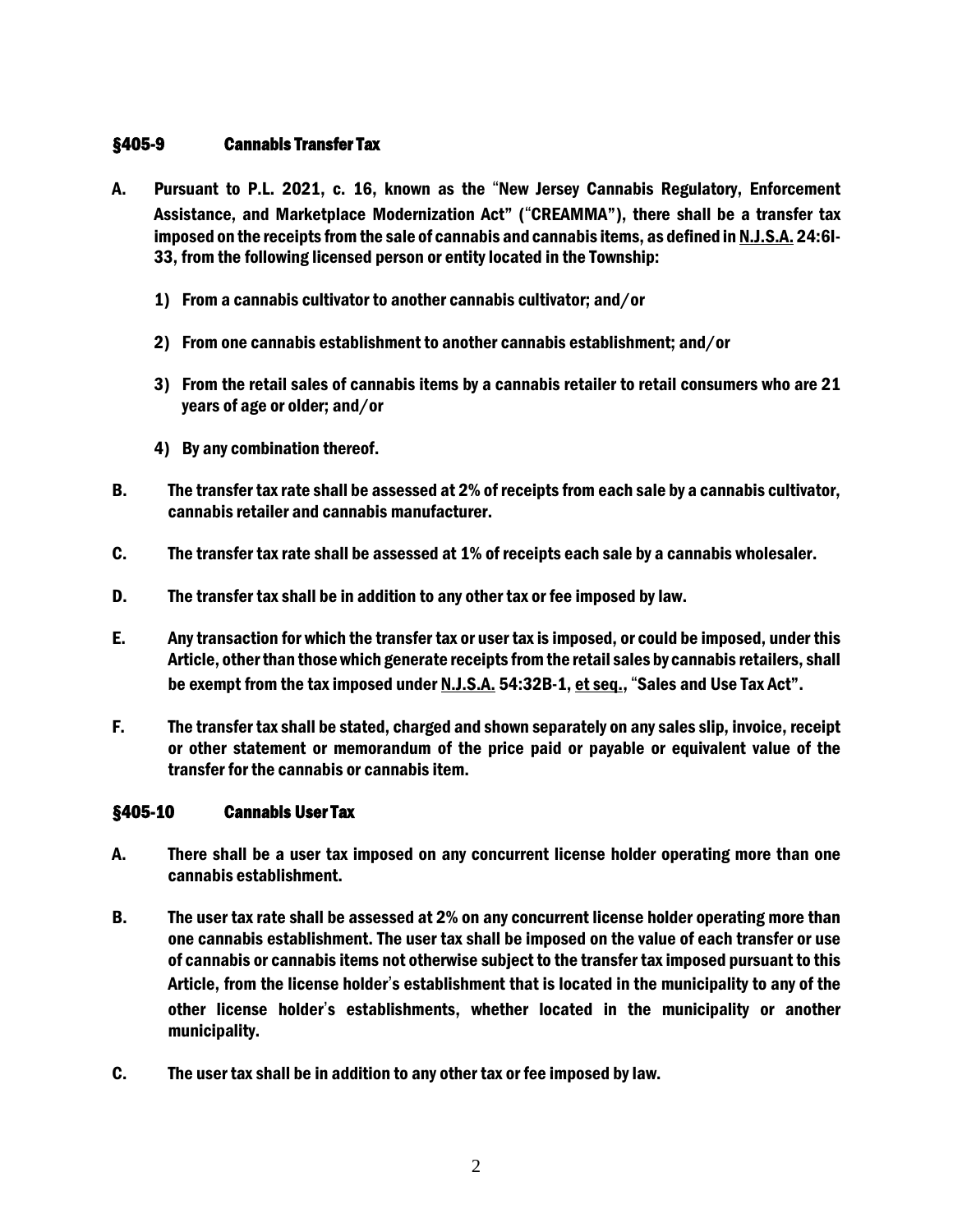- D. Any transaction for which the transfer tax or user tax is imposed, or could be imposed, pursuant to this section, other than those which generate receipts from the retail sales by cannabis retailers, shall be exempt from the tax imposed under N.J.S.A. 54:32B-1, et seq., "Sales and Use Tax Act".
- E. The user tax shall be stated, charged and shown separately on any sales slip, invoice, receipt or other statement or memorandum of the price paid or payable or equivalent value of the transfer for the cannabis or cannabis item.

### §405-11 Collection of Cannabis Transfer and User Taxes

In accordance with the provisions of CREAMMA:

- A. Every cannabis establishment required to collect the transfer and user taxes imposed by this Article shall be personally liable for the transfer and user tax imposed, collected, or required by this Article and CREAMMA.
- B. Any cannabis establishment collecting a transfer tax or user tax shall have the same right with respect to collecting the tax from another cannabis establishment or the consumer as if the tax was a part of the sale and payable at the same time. With respect to non-payment of the transfer tax or user tax by the cannabis establishment or consumer, as if the tax was part of the purchase price of the cannabis or cannabis item and payable at the same time, provided that the CFO of the municipality which imposes the transfer tax and user tax is joined as a party in any action or proceeding brought to collect the transfer tax or user tax.
- C. No cannabis establishment required to collect the transfer and user taxes imposed by this Article shall advertise or hold out to any person or to the public in general, in any manner, directly or indirectly, that the transfer tax or user tax will not be separately charged and stated to another cannabis establishment or the consumer or that the transfer tax or user tax will be refunded to the cannabis establishment or the consumer.

### §405-12 Remittance of Cannabis Taxes; Delinquencies.

- A. All revenues collected froma transfer tax or user taximposed bythis Ordinance shall be remitted to the CFO of the Township on a quarterly basis along with the cannabis establishment's calculation ofthe taxremittance and its quarterly sales and use taxreport, including gross sales. The CFO shall collect and administer any transfer tax or user tax imposed by ordinance pursuant to this section.
- B. Every cannabis establishment required to collect transfer tax or user tax shall be personally liable.
- C. Delinquent taxes. If the transfer tax or user tax is not paid when due, the unpaid balance, and any interest accruing thereon, shall be a lien on the parcel of real property comprising the cannabis establishment's premises.